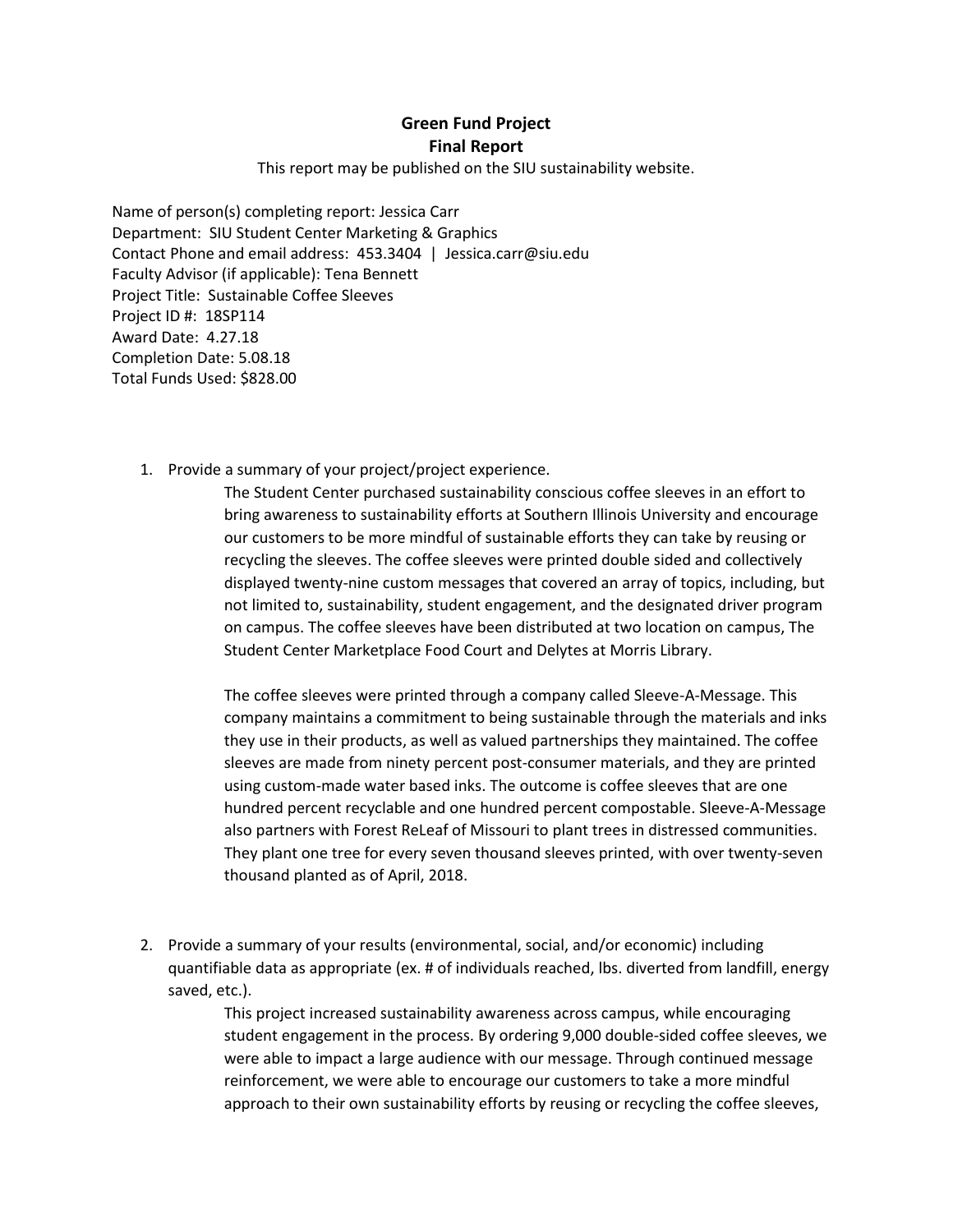inquiring about the Student Green Fee, or finding sustainability involvement opportunities on campus. Social media posts also showed increased engagement from our followers, which reinforces our sustainability efforts. And, because of our order, Sleeve-A-Message pledged to plant a tree for SIU!

3. Summarize how your project promoted the Green Fee/Sustainability on campus including, but not limited to, flyers created, screenshots of website, signage, etc. Please include website links, if applicable. (Reminder: you are required to promote your project using at least 2 items from the awardee website promotion list.)

> The SIU Sustainability Department and the Student Green Fee were promoted across multiple platforms during the duration of this project. The Student Green Fee marker was utilized in one of the twenty-nine custom designs and printed on coffee sleeves (see attached). Two other sustainability focused messages were also printed on several sleeves. Several of the custom designs included the tagline, "Please resuse or recycle this sleeve." One custom design also highlighted the sustainable efforts put forth by the coffee sleeve print company, Sleeve-A-Message. The Student Green Fee marker was also used in digital signage within the Student Center and on the dining page of the Student Center's website, studentcenter.siu.edu/dining, to promote the coffee sleeves (see attached). The sleeves were also promoted on social media, including the Student Center's Facebook page and Twitter page, and the Delyte's Instagram page. The Facebook post also included the following hashtags: #SustainableSalukis, #Sustainability.

- 4. Provide evidence of how you used the Green Fund Marker in your project. As mentioned above, The Student Green Fee marker was used in one of the coffee sleeve designs and printed on several of the coffee sleeves. The marker was also used
- 5. Is there anything you would do differently if you were to do a similar project in the future? If so, please describe.

on the dining page of the Student Center's website to promote the coffee sleeves.

As of now, due to budgetary limitations, this was a one-time purchase. However, we would love the opportunity to duplicate this Green Fee funded project in the future. One thing we would consider for next time is to condense the number of messages we use on the sleeves. With twenty-nine custom designs, all focused on different topics, the sustainability message doesn't get as much distribution as we would prefer. Ultimately, it gets a bit "watered down" in a sea of different designs. If we are given the opportunity to do this project again in the future, we would consider maybe 10-15 custom messages for the sleeves. This would ensure a higher reach with our messaging, while not losing its efficacy.

6. Provide as an attachment to the email (see email address below) a minimum of 5 digital images. Images should be of high a quality as possible and be attached in jpg format, if available. Images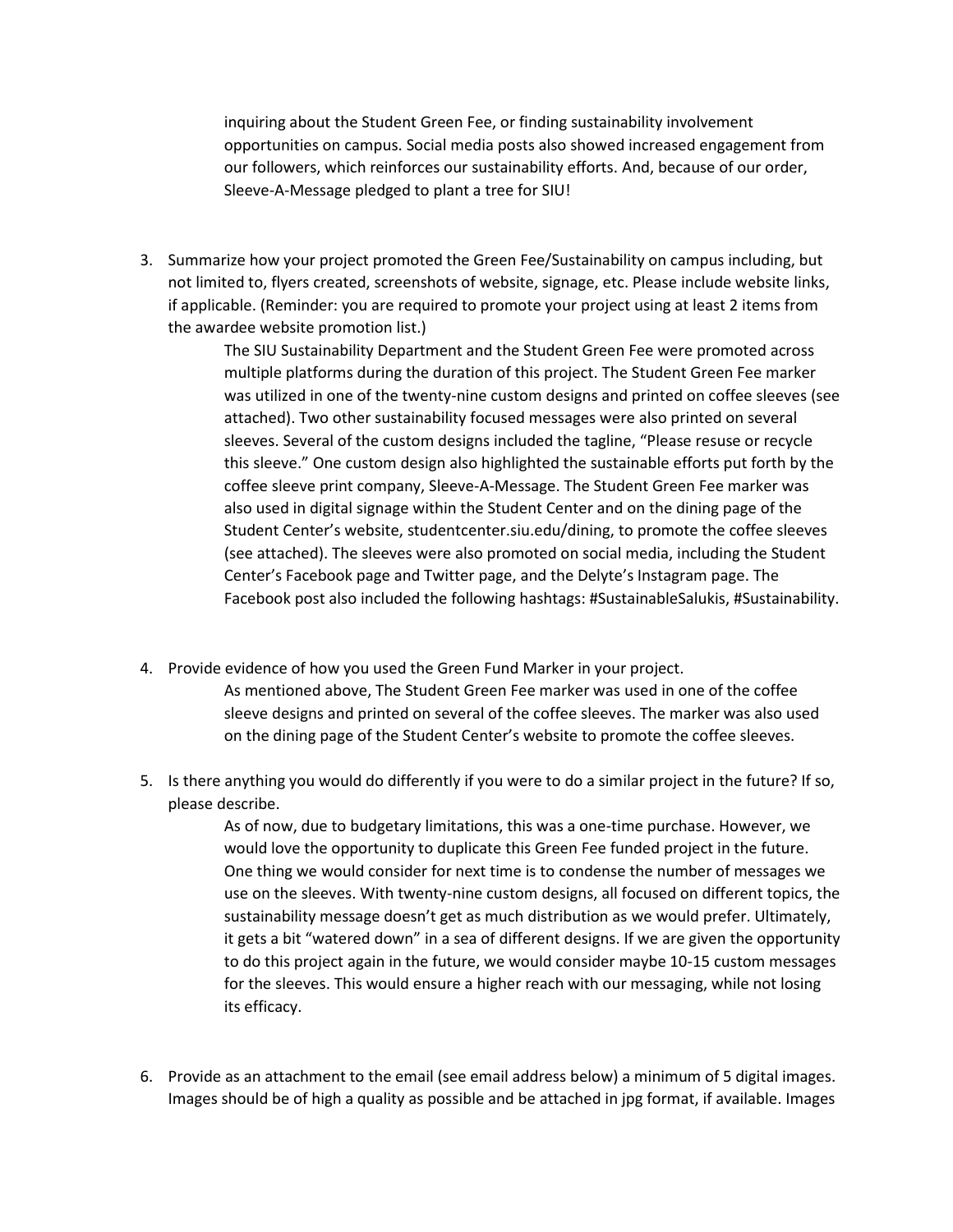will be used to promote interest in sustainability projects on campus and may be used on our website and in other promotional material. These can be photos of the progress of the project or the completed project. Provide captions for photos here.

- a. Photos attached.
	- i. all-sleeve-designs.jpeg
	- ii. sleeve-designated-driver.jpeg
	- iii. sleeve-salukis-go-green.jpeg
	- iv. sleeve-student-center.jpeg
	- v. student-center-dining-webpage copy.jpg
- 7. List suggestions for the SIU Sustainability Council to improve the Green Fund Award Process here:

We have no suggestions at this time. Great job!

Final Report forms should be sent electronically, in editable Microsoft Word format, to [greenfund@siu.edu.](mailto:greenfund@siu.edu) This should be completed before requesting final reimbursement. A Sustainability Council designate will review final reports before releasing funds.



All sleeve designs